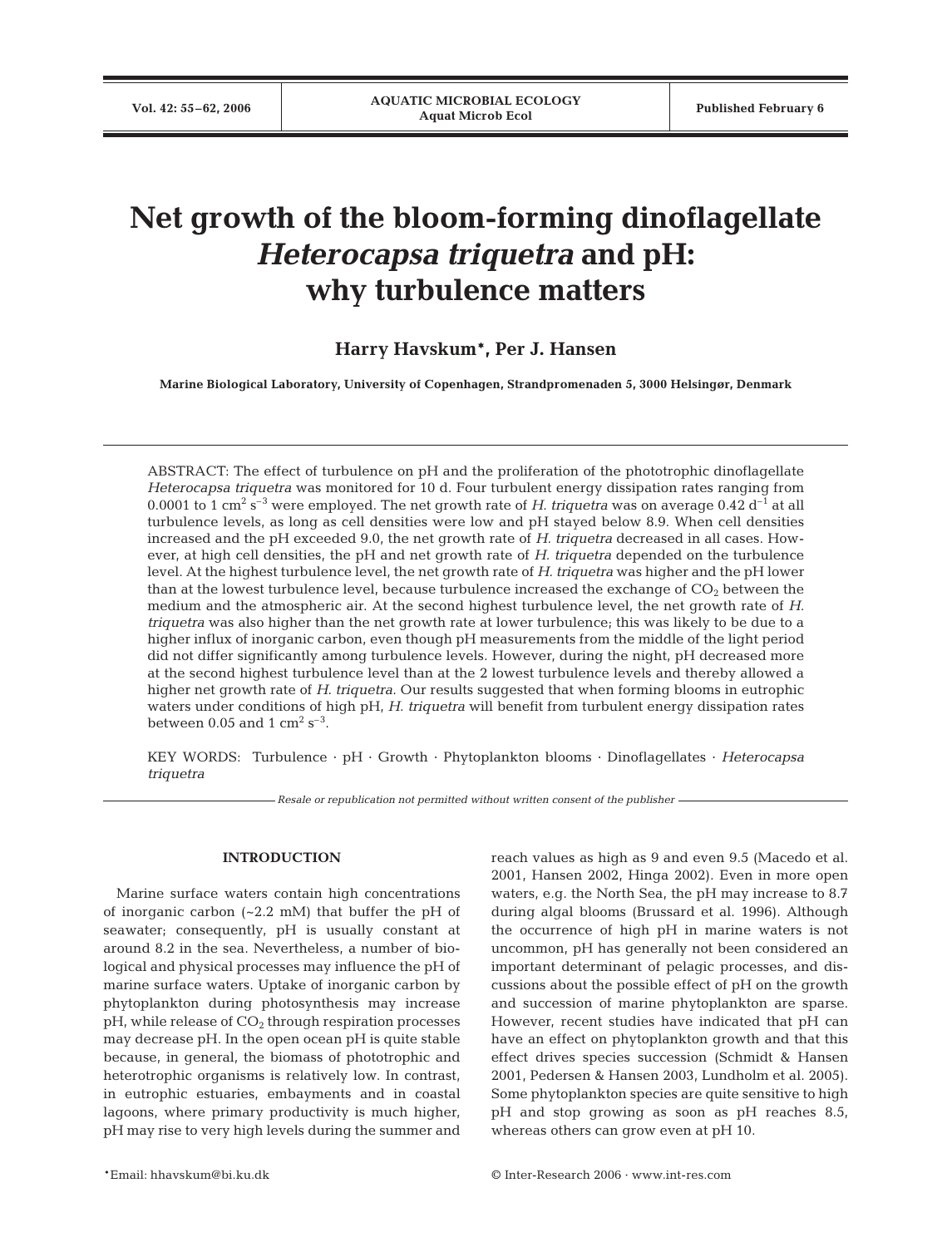Excursions of pH in marine waters are counteracted by the physical exchange of  $CO<sub>2</sub>$  between the atmosphere and surface water. The exchange of  $CO<sub>2</sub>$  at the air/water transition is highly dependent on vertical mixing of the water column (Hansen 2002, Hinga 2002). Vertical mixing driven by e.g. wind creates turbulence in the water column that may affect (positively or negatively) the growth of marine planktonic algae.

Among planktonic algae, dinoflagellates have shown strong negative net population growth rates in response to turbulence in laboratory experiments (White 1976, Pollingher & Zemel 1981, Estrada & Berdalet 1988). The turbulence levels in these studies were considerably higher than those typically found in the ocean (evaluated by Peters & Marrasé 2000). Typical turbulent energy dissipation rates in the ocean  $(\varepsilon)$ are between  $10^{-6}$  and 1 cm<sup>2</sup> s<sup>-3</sup> (Kiørboe & Saiz 1995 and references therein). Later investigations that used natural levels of turbulence ( $ε ≤ 1$  cm<sup>2</sup> s<sup>-3</sup>) also reported negative effects on the net growth of a few dinoflagellate species (Juhl et al. 2000, 2001, Zirbel et al. 2000). Recently, however, the view of dinoflagellates as a turbulence sensitive group was challenged experimentally by Sullivan & Swift (2003), who discovered that the net growth of 7 out of 10 dinoflagellate species was not affected or was even stimulated by turbulence at natural levels (ε ≤ 1 cm<sup>2</sup> s<sup>-3</sup>).

This raises the question of how turbulence affects the growth of bloom-forming dinoflagellates, which tend to dominate the phytoplankton in some eutrophic coastal waters. Will turbulence negatively affect the proliferation of these dinoflagellates in these environments because they are sensitive to turbulence? Or will turbulence promote the proliferation of these dinoflagellates when their growth is limited by pH, because turbulence will decrease the pH of the water due to draw down of  $CO<sub>2</sub>$ ?

The aim of the present study was to test whether (1) a common, bloom-forming dinoflagellate was sensitive to natural levels of turbulence when its growth was not limited by pH, and (2) natural levels of turbulence could counteract the effect of high pH on the net growth rate at high cell densities, by decreasing pH in the seawater and thereby allowing the dinoflagellate to grow faster. The photosynthetic dinoflagellate *Heterocapsa triquetra* was selected because it is a common bloom-forming species in eutrophic fjords characterized by high pH during summer (Fenchel et al. 1995, Hansen 2002).

#### **MATERIALS AND METHODS**

**Cultures.** A unialgal culture of the phototrophic dinoflagellate *Heterocasa triquetra* (Ehrenberg) Stein

1883 (clone K-0481) was provided by the culture collection of the Marine Biological Laboratory, Helsingør, Denmark. The species originates from the Kattegat, Denmark, and was isolated in 1988 by G. Hansen. Cultures were grown in f/2 medium (Guillard 1983) at  $15 \pm$ 1°C, at an irradiance of 90 µmol photons  $m^{-2}$  s<sup>-1</sup>, and followed a light:dark cycle of 16:8 h. *H. triquetra* was kept in batch cultures that were reinoculated every week into f/2 medium (dilution 1:10) to keep them in an active growth phase prior to experiments.

**Generation of turbulence.** The oscillating grid device used to generate different levels of turbulence was an exact copy of the one described by Dolan et al. (2003). The grids were made of stainless steel coated with a plastic polyamide, had a diameter of 12.9 cm, and a mesh size of 1.42 cm. Vertically oscillating movements in eight 2 l containers made of Plexiglas were provided by 4 independently controlled motors, each attached to 2 grids. The oscillating grids changed direction approximately 1 mm above the bottom of the containers. The frequencies were 0.5, 1.5, 3.5 and 15 rpm, and the stroke radii were 2, 5, 7, and 7 cm, resulting in 4 different turbulence levels (T1, T2, T3, and T4) with average kinetic energy dissipation rates (ε) of 0.0001, 0.005, 0.05, and 1 cm<sup>2</sup> s<sup>-3</sup>, respectively (calculated according to Peters & Gross 1994). These correspond to naturally occurring turbulence levels in the upper 10 m of the ocean that can be generated by e.g. almost no wind, moderate breezes, moderate gales, and storms, respectively (MacKenzie & Leggett 1993, Kiørboe & Saiz 1995).

**Determination of growth and pH.** Samples for enumeration were taken every day in the middle of the light period. During the diurnal investigation, samples were taken every hour. Samples were taken after mixing the water column by gently turning the containers upside down 10 times. Organisms were fixed with Lugol's solution (final concentration 10%) and settled in 1 ml chambers (Sedgewick). At least 100 cells were counted in every sample, and densities were always determined in triplicates using an Olympus inverted microscope with  $40\times$  magnification (Utermohl 1958). Instantaneous growth rates were determined in steps of 24 h as  $\mu = [\ln(y_{t_1} \times y_{t_0}^{-1})]t^{-1}$ , where  $y_{t_0} =$  densities of cells at Day  $t_0$  (cells ml<sup>-1</sup>),  $y_{t_1}$  = densities of cells at Day  $t_1$  (cells ml<sup>-1</sup>), and  $t =$  duration of each experiment (d). The pH of the medium was monitored every day when the samples for enumeration were taken using a Senton 2001 pH system equipped with an ISFET pH electrode.

**Expt 1.** Growth of *Heterocapsa triquetra* (initial density  $3.5 \times 10^3$  cells ml<sup>-1</sup>) and pH were measured in 4 containers exposed to high (T4) and 4 containers exposed to low (T1) turbulence ( $\varepsilon = 1$  and 0.0001 cm<sup>2</sup> s–3, respectively) over 10 d. Cell dimensions of 100 *H.*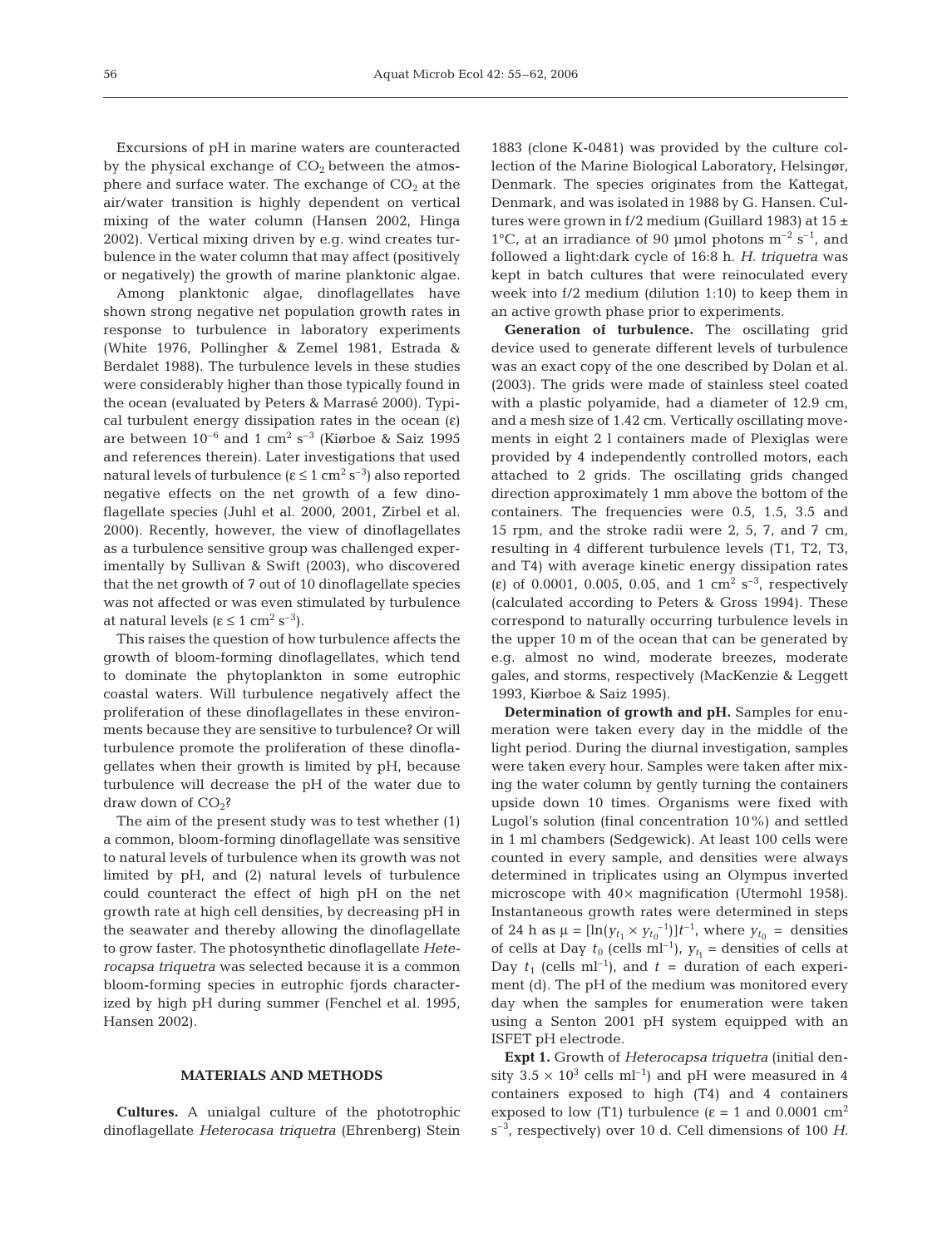*triquetra* cells were measured on Day 3 and Day 7, and cell volume was calculated.

**Expt 2.** Growth of *Heterocapsa triquetra* and pH were measured in containers exposed to 3 different turbulence levels (T1: ε = 0.0001 cm<sup>2</sup> s<sup>-3</sup>, T2: ε = 0.005 cm<sup>2</sup> s<sup>-3</sup>, T3:  $\varepsilon = 0.05$  cm<sup>2</sup> s<sup>-3</sup>) over 10 d. Cultures in 6 containers (2 for each turbulence level) were investigated simultaneously (Expt 2A); this experiment was subsequently repeated (Expt 2B). Expts 2A and 2B were both initiated with  $3.3 \times 10^3$  cells ml<sup>-1</sup>. In Expt 2B, the diurnal variation in pH was studied by measuring pH every hour between Day 8 and Day 9.

At the end of Expt 2B culture samples were taken for cell carbon analyses. For each turbulence level, 4 replicates of 50 ml from 1 container were filtered onto precombusted GF/C glass fibre filters to determine the cellular carbon content of *Heterocapsa triquetra*. Because the cultures of *H. triquetra* were not bacteriafree, we also measured the carbon content of a similar quantity of cultures that had passed a nitrocellulose filter with a pore size of 8 µm. Microscopic examination confirmed that no *H. triquetra* cells passed through such a filter. Non-algal carbon was subtracted from total carbon, and cell carbon content of *H. triquetra* was calculated from the average cell density of *H. triquetra* in each sample. Organic carbon was measured using a CHN-analyser (Fisons Instrument NA1500NC).

**Statistical analyses.** The effect of the level of turbulence on growth of *Heterocapsa triquetra* above and below pH 9, on cell carbon content above pH 9, and on pH during the diurnal investigation was tested using a 1-way ANOVA. When there was a significant difference in growth, an all pairwise comparison procedure (Tukey test) was run on data from Expt 2. The effect of high and low turbulence in Expt 1 on cell volume of *H. triquetera* above and below pH 9 was tested using a Kruskal-Wallis 1-way ANOVA on ranks. For these statistical tests the software package SigmaStat was used. In addition, 1-way ANCOVA tested whether the pH at a given cell density of *Heterocapsa triquetra* depended on the level of turbulence, using turbulence as the independent variable and cell density as the covariate (STATISTICA software). For each turbulence level the 4 replicates had equal variances and were pooled.

#### **RESULTS**

#### **Expt 1**

The net growth of *Heterocapsa triquetra* was on average  $0.42 d^{-1}$  until Day 5, without significant differences between high (T4:  $\epsilon = 1$  cm<sup>2</sup> s<sup>-3</sup>) and low turbulence (T1:  $\varepsilon$  = 0.0001 cm<sup>2</sup> s<sup>-3</sup>) (p = 0.914, Fig. 1). Up until Day 4, pH stayed below 8.9 at both turbulence levels, and on Day 5, pH reached 8.9 to 9.0 (Fig. 1). When cell densities exceeded  $3 \times 10^4$  ml<sup>-1</sup>, between Day 6 and Day 10, the net growth of *H. triquetra* was on average  $0.17$  d<sup>-1</sup> when exposed to high turbulence. This net growth rate was significantly higher than the average net growth at low turbulence, which was on average



Fig. 1. *Heterocapsa triquetra*. Net growth (cell density) and pH over time at high (T4) and low (T1) turbulence (ε = 1 and 0.0001  $\text{cm}^2 \text{ s}^{-3}$ , respectively). Error bars = SD among 4 replicates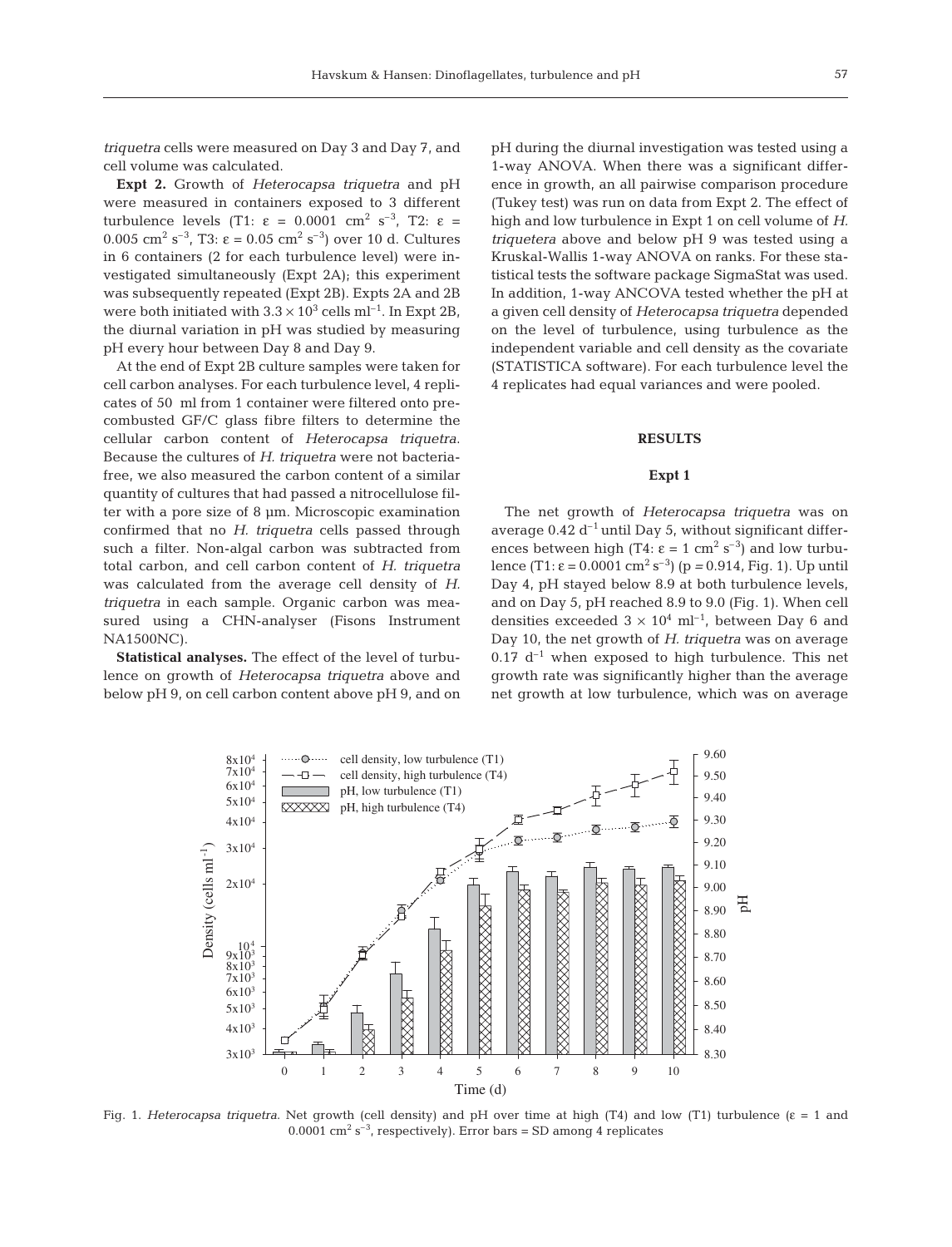$0.07 d^{-1}$  (p = 0.006, Fig. 1). Judged from the coloration of the cultures at cell densities  $>3 \times 10^4$  cells ml<sup>-1</sup>, cells were homogeneously distributed at both turbulence levels and did not settle in response to high turbulence  $(\epsilon = 1 \text{ cm}^2 \text{ s}^{-3})$  as observed for the dinoflagellate *Ceratium tripos* (Havskum et al. 2005). Throughout the experiment the pH at high turbulence was signifi-



Fig. 2. *Heterocapsa triquetra.* Cell volume when exposed to high (T4) and low (T1) turbulence ( $\varepsilon = 1$  and 0.0001 cm<sup>2</sup> s<sup>-3</sup>, respectively). Error bars = SD among 100 measurements

cantly lower than at low turbulence  $(p = 0.041, Fig. 1)$ . No significant difference in cell volume (approxi $m$ ately 3000  $\mu$ m<sup>3</sup>) was observed between cultures exposed to high or low turbulence, or to pH values in the range 8.53 to 8.63 or 8.98 to 9.05 (p *=* 0.147, Fig. 2).

#### **Expt 2**

The net growth of *Heterocapsa triquetra* was on average 0.41 to 0.42  $d^{-1}$  until Day 5, without significant differences among turbulence level T1 ( $\varepsilon$  = 0.0001 cm<sup>2</sup> s<sup>-3</sup>), T2 (ε = 0.005 cm<sup>2</sup> s<sup>-3</sup>), or T3 (ε = 0.05 cm<sup>2</sup> s<sup>-3</sup>) (p = 0.909, Fig. 3). No significant difference in pH at a given cell density was found among the 3 turbulence levels (Days 0 to 5:  $p = 0.163$ , Fig. 3). When cell densities exceeded  $3 \times 10^4$  ml<sup>-1</sup>, the net growth of *H. triquetra* from Day 6 to Day 10 at T1 and T2 was on average  $0.07$  d<sup>-1</sup> and did not differ significantly between these low turbulence levels (p *=* 0.992, Fig. 3). The net growth rate at T3 was on average  $0.13 d^{-1}$ , significantly higher than at the 2 lower turbulence levels (p *=* 0.008, Fig. 3). Compared to the net growth rate at T4 in Expt 1  $(0.17 d^{-1})$ , no significant difference between T3 and T4 was found (p *=* 0.149). In the middle of the light period, when daily samples were taken, no difference was found in pH among cultures exposed to the 3 turbulence levels (Days 6 to 10: p *=* 0.759, Fig. 3).

Hourly measurements of pH during a 24 h period showed that pH at T3 decreased by 0.20 pH units



Fig. 3. *Heterocapsa triquetra*. Growth and pH at 3 turbulence levels (T1: ε = 0.0001 cm<sup>2</sup> s<sup>-3</sup>, T2: ε = 0.005 cm<sup>2</sup> s<sup>-3</sup>, T3: ε = 0.05 cm<sup>2</sup>  $s^{-3}$ ). Error bars = SD among 4 replicates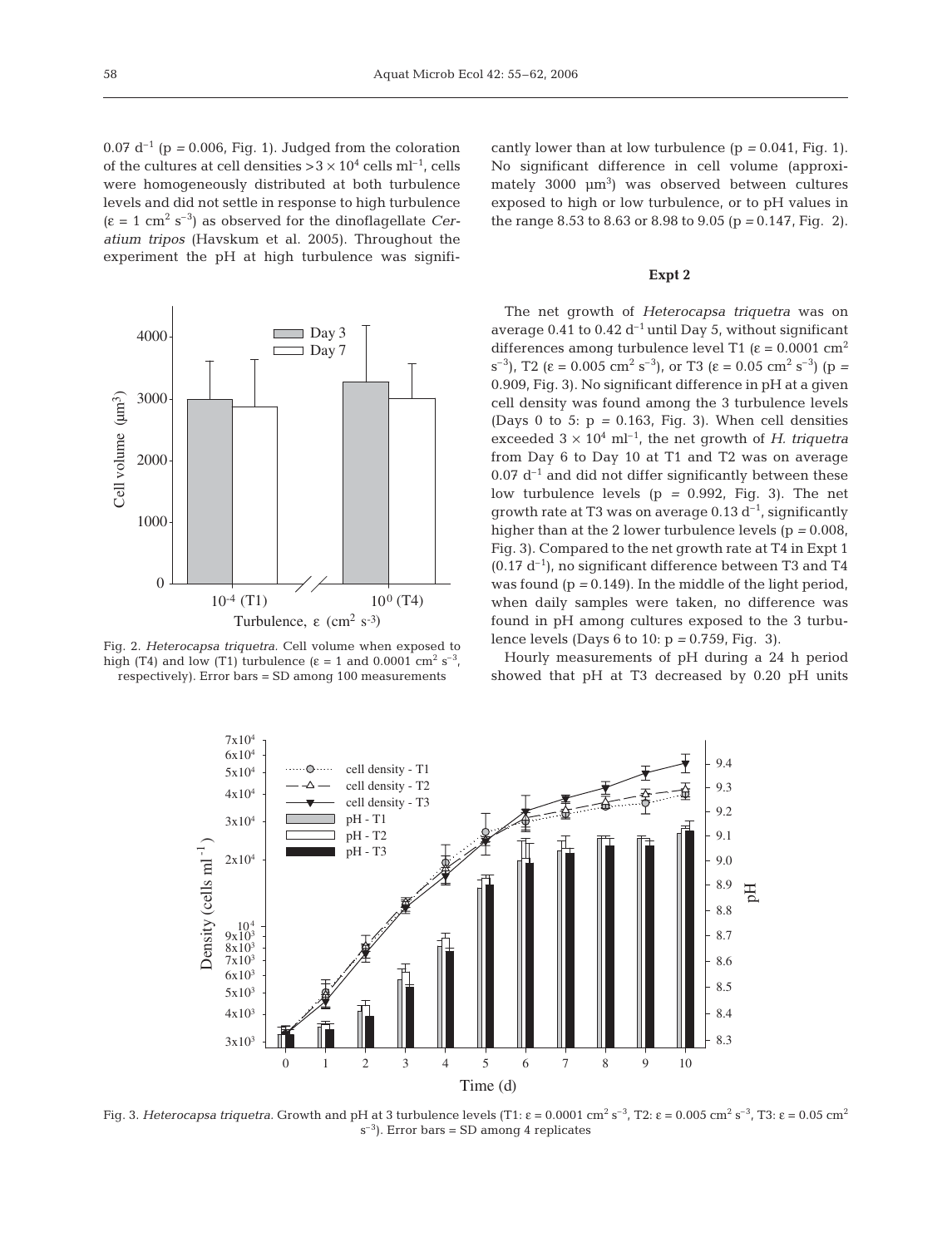

Fig. 4*. Heterocapsa triquetra.* Diurnal response of pH when dinoflagellates were exposed to 3 turbulence levels (T1:  $\varepsilon = 0.0001$  cm<sup>2</sup> s<sup>-3</sup>, T2:  $\varepsilon =$ 0.005 cm<sup>2</sup> s<sup>-3</sup>, T3:  $\varepsilon = 0.05$  cm<sup>2</sup> s<sup>-3</sup>); measurements lasted 24 h from Day 8 to Day 9. Arrows represent start (left) and end (right) point of dark period. Error bars = SD between duplicates

during the night, whereas it only decreased by 0.12 pH units at the 2 lower turbulence levels (Fig. 4). At 0.5 to 1.5 h before the light was switched on, pH was significantly lower at T3 than at T1 and T2  $(p = 0.002)$ , whereas no significant difference in pH was found between T1 and T2 (p *=* 0.694, Fig. 4). During the first 5 h after the light was switched on, pH remained significantly lower at T3 than at T1 and T2 ( $p = 0.001$ ), whereas no significant difference in pH was observed between T1 and T2 (p *=* 0.612, Fig. 4). Cell carbon measurements made at the end of the experimental period showed that the cell carbon content was approximately 400 pg C cell<sup>-1</sup> at the 3 turbulence levels, with no significant differences observed (p *=* 0.097, Fig. 5).

### **DISCUSSION**

Our study showed that growth of the phototrophic dinoflagellate *Heterocapsa triquetra* was not influenced by average turbulent energy dissipation rates of up to  $\varepsilon = 1$  cm<sup>2</sup> s<sup>-3</sup>, as long as cell densities stayed below  $3 \times 10^4$  cells ml<sup>-1</sup> and where pH was too low to affect growth (Figs. 1 & 3). We also found that neither the cell volume nor the carbon content of *H. triquetra* was affected by average turbulent levels up to  $\varepsilon =$ 1 cm<sup>2</sup> s<sup>-3</sup>, as created by vertically oscillating grids (Figs. 2 & 5). In contrast, Yeung & Wong (2003) found a transient cell cycle arrest and an increase in cell

volume when *H. triquetra* was exposed to 150 rpm for 72 h in an orbital shaker. Yeung & Wong (2003) referred to the study of Zirbel (2000), who estimated that a similar setup at 120 rpm produced an average dissipation rate between 0.1 and 1  $\text{cm}^2$  s<sup>-3</sup>. Estimated intensities in these setups are, however, average values. In containers with oscillating grids, values are highest just after the grid passage and decrease until the next grid passage. In an orbital shaker, Zirbel (2000) measured lowest values to be between the center and the wall, with highest values along the wall. Despite similar average values, variation in turbulent energy dissipation rates may be different in different setups and cause contrasting results.

Contrasting results for the same species in different setups have been reported previously. For example, White (1976) reported that cell division was completely inhibited in the dinoflagellate *Alexandrium tamarense* when incubated in an orbital shaker at 125 rpm, whereas Sullivan & Swift (2003)

reported that *A. tamarense* was unaffected by high turbulence  $(\epsilon = 1 \text{ cm}^2 \text{ s}^{-3})$  created by vertically oscillating rods. Thomas et al. (1997) and Peters & Marrasé (2000) estimated that the orbital shaker employed by White (1976) at 125 rpm produced much higher levels of tur-



Fig. 5*. Heterocapsa triquetra.* Cell carbon content after exposure to 3 turbulence levels for 10 d (T1:  $\varepsilon = 0.0001$  cm<sup>2</sup> s<sup>-3</sup>, T2:  $\varepsilon = 0.005$  cm<sup>2</sup> s<sup>-3</sup>, T3:  $\varepsilon = 0.05$  cm<sup>2</sup> s<sup>-3</sup>). Error bars = SD among 4 replicate measurements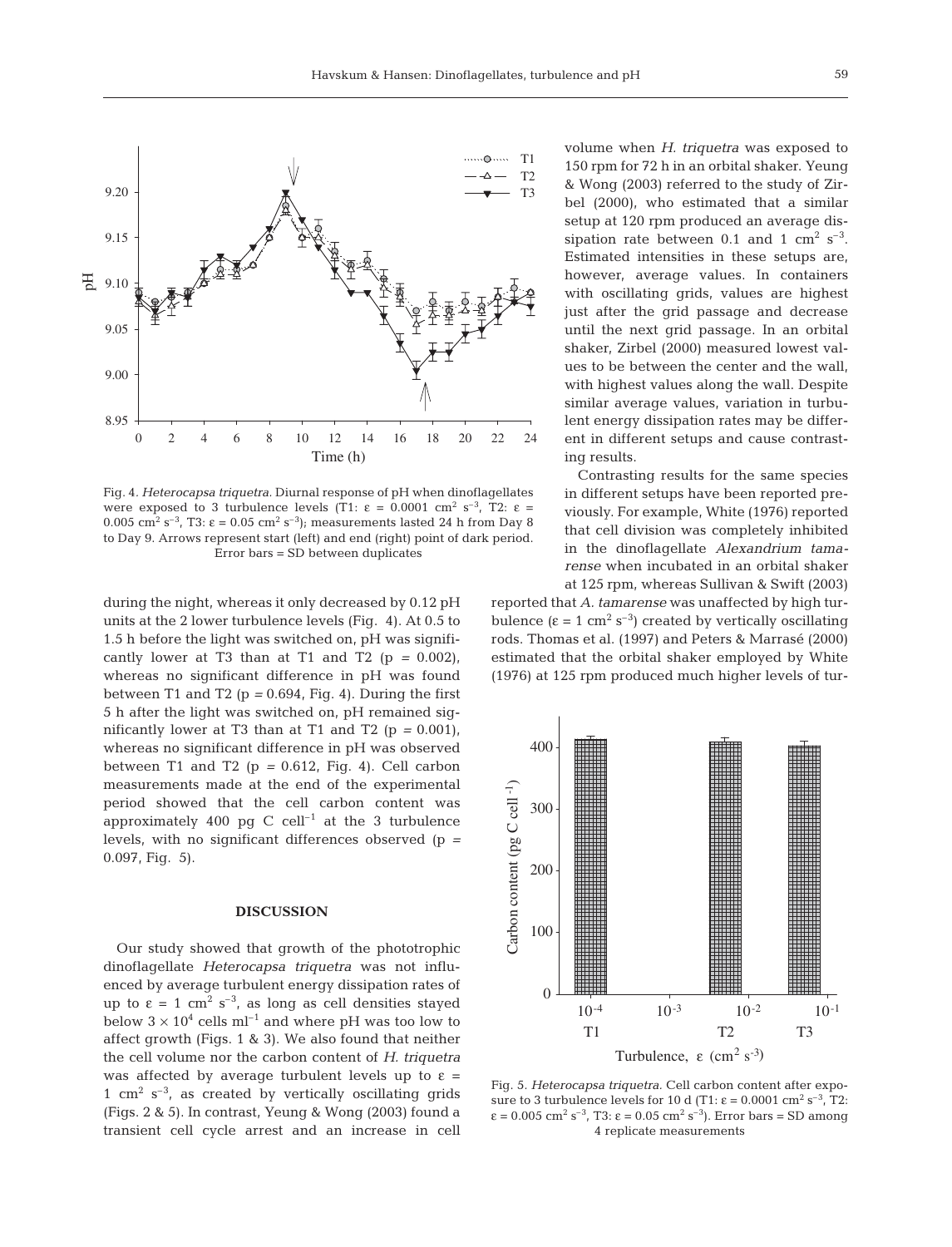bulence than  $\varepsilon = 1$  cm<sup>2</sup> s<sup>-3</sup>. Although no negative effects of turbulence on net growth of *Heterocapsa triquetra* were observed in our study at low cell densities  $( $3 \times 10^4$  cells ml<sup>-1</sup>), the 2 highest average$ turbulence levels (ε = 0.05 cm<sup>2</sup> s<sup>-3</sup> and ε = 1 cm<sup>2</sup> s<sup>-3</sup>) were high enough to reduce pH at high cell densities  $(>3 \times 10^4 \text{ cells } \text{ml}^{-1})$  and thereby affected the net growth rate (see below).

When planktonic algae are grown in a nutrient rich medium like the f/2-medium that we used, the growth of the algae will become limited by pH and not by nutrients, trace metals or vitamins (see Hansen [2002] and Lundholm et al. [2004] for a discussion on the subject). In our study, the net growth of *Heterocapsa triquetra* started to deviate from the exponential growth phase when pH exceeded approximately 8.9 to 9.0, independent of the turbulence level (Figs. 1 & 3). This result was in agreement with the results obtained by Hansen (2002), who found that the exponential net growth of *H. triquetra* was affected (by more than 20%) when pH exceeded 9.0, and that net growth stopped when pH reached 9.45. *Heterocapsa triquetra* is mainly a  $\mathrm{HCO_3}^-$  user, with  $\mathrm{HCO_3}^-$  uptake contributing 80 to 90% to inorganic carbon uptake at both pH 8 and at pH 9.1 (Rost et al. 2005). Seawater normally contains 2.2 mM dissolved inorganic carbon (Mann & Lazier 1991, Thomas & Schneider 1999). At pH 9.3 half of the available inorganic carbon pool is in the form of  $HCO<sub>3</sub>$ . Such high concentrations of  $HCO<sub>3</sub>$  are most likely not limiting for the growth of *H. triquetra*, because *H. triquetra* at high pH increases its uptake rate of  $\text{HCO}_3^-$  (Rost et al. 2005). Only below 0.2 mM HCO<sub>3</sub><sup>-</sup> is the photosynthetic rate affected (Rost et al. 2005). It therefore seems likely that *H. triquetra* is mainly limited by pH itself, both in our experiments and in nature.

The first of our set of experiments, in which *Heterocapsa triquetra* was exposed to high  $(T4, \varepsilon = 1 \text{ cm}^2 \text{ s}^{-3})$ and low (T1,  $\varepsilon = 0.0001$  cm<sup>2</sup> s<sup>-3</sup>) turbulence levels, showed that pH increased at both levels when cell densities increased (Fig. 1). However, the pH was consistently lower at all sampling dates at the high turbulence level compared to pH at the low turbulence level, even though cell densities were equal to each other on Day 0 to 5 or even twice as high on Day 10 at the high turbulence level. As expected, this indicated an increased influx of  $CO<sub>2</sub>$  from the air at the high turbulence level. The higher growth rate observed at the high turbulence level from Day 6 to Day 10 was potentially due to the lower pH found at this level.

How then to explain the differences observed in the second experiment? Here, we observed a higher net growth rate at T3 ( $\varepsilon = 0.05$  cm<sup>2</sup> s<sup>-3</sup>) compared to those obtained at lower turbulence levels (T1 and T2) when pH exceeded 9, even though pH measurements from

the middle of the light period did not differ significantly among turbulence levels. (Fig. 3). Since the cell volume and cellular carbon contents of *Heterocapsa triquetra* were independent of the level of turbulence (Figs. 2 & 5), the influx of  $CO<sub>2</sub>$  must have been higher at T3 compared to the influx at the 2 lower turbulence levels. This was supported by results obtained from the experiment on diurnal variations in pH at different turbulence levels (Fig. 4). Here, the pH decreased during the dark period by 0.20 pH units at T3, whereas it only decreased 0.12 pH units at the 2 lower turbulence levels (T1 and T2). At the onset of light, the pH in the *H. triquetra* culture at T3 was significantly lower than at the lower turbulence levels during the first 5 h, which enabled *H. triquetra* to grow faster during this period.

When pH reached an almost constant level (Days 6 to 10 in our experiments), a rough calculation of the net influx of inorganic carbon at the different turbulence levels could be made using the net growth rates and cellular carbon contents at the individual turbulence levels. The net growth rate of *Heterocapsa triquetra* decreased from  $0.42 d^{-1}$  to  $0.07 d^{-1}$  at T1 and T2, and to 0.13 and 0.17  $d^{-1}$  at T3 and T4, respectively (Figs. 1 & 3); however, the difference between T3 and T4 was not significant. Since the average cell carbon was 400 pg C  $cell^{-1}$  at all turbulence levels (Fig. 5), the carbon made available for growth by influx of inorganic carbon from the air was 1.16 ng C ml<sup>-1</sup> d<sup>-1</sup> at T1 and T2, 2.22 ng C  $ml^{-1} d^{-1}$ at T3, and 2.96 ng C ml<sup>-1</sup> d<sup>-1</sup> at T4 (data not shown) at a cell density of  $4 \times 10^4$  cells ml<sup>-1</sup>. Since the growth rate remained constant when pH reached an almost constant level (Figs. 1 & 3), our data indicated that the draw down of  $CO<sub>2</sub>$  at a given turbulence level increased with increasing cell densities. Therefore, the draw down of  $CO<sub>2</sub>$  seemed to be dependent on both turbulence level and cell density.

Juhl et al. (2000) studied the effect of turbulence on net growth of the dinoflagellate *Lingulodinium polyedrum*. Late exponential phase cultures of this species exhibited much greater reductions in net growth than early exponential phase cultures when compared to still controls. In our experiments, late exponential growth cultures of *Heterocapsa triquetra* displayed reduced net growth rates at all turbulence levels tested because of the growth limiting effect of high pH. However, at the 2 highest turbulence levels ( $\varepsilon$  = 0.05 cm<sup>2</sup> s<sup>-3</sup> and  $\varepsilon = 1$  cm<sup>2</sup> s<sup>-3</sup>), the reduction was lower than at the 2 lowest turbulence levels because of the counteracting effect of turbulence on pH.

In our study, the threshold for an effect of turbulence on pH at high cell densities and consequently on net growth of *Heterocapsa triquetra* was an average dissipation rate of  $0.05 \text{ cm}^2 \text{ s}^{-3}$ . This average value is generated in the upper 10 m of the ocean by a wind speed of 15 m s–1 (moderate gale) (Kiørboe & Saiz 1995). Aver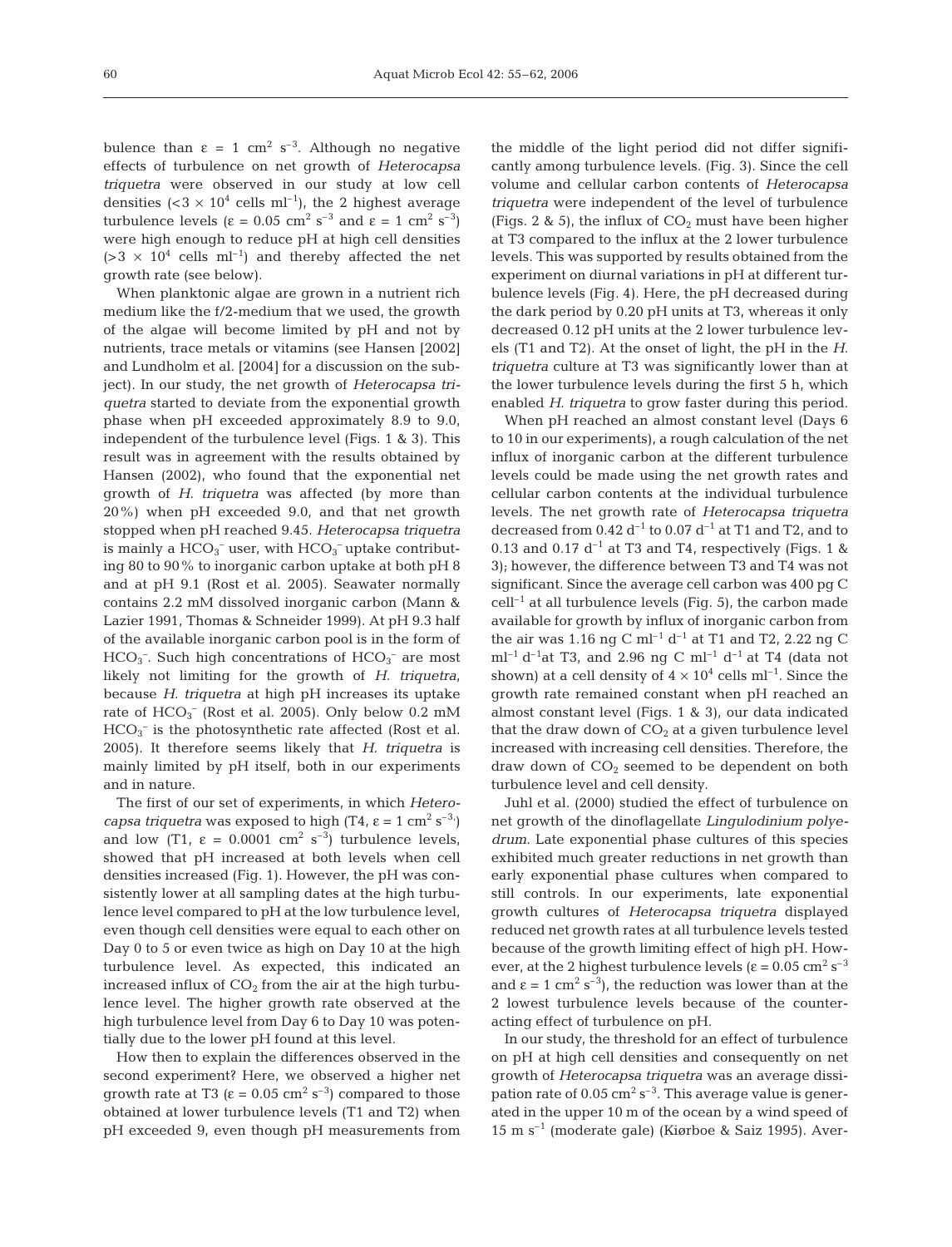age dissipation rates are higher in the surface-wave zone. At a depth of 0.5 m, Veron & Melville (1999) observed a dissipation rate of  $\varepsilon = 0.1$  cm<sup>2</sup> s<sup>-3</sup> at a wind speed of 6.7 m  $s^{-1}$  (moderate breeze).

In nature, dinoflagellate blooms often occur in enclosed eutrophic waters characterized by high nutrient input and a long turnover time of the euphotic surface layer. During these bloom events, pH may become quite high (up to pH 9.75) and potentially be a factor that causes species succession and reduced production (Hansen 2002, Hinga 2002). *Heterocapsa triquetra* is a common bloom-forming dinoflagellate in eutrophic coastal waters (Fenchel et al. 1995, Lindholm & Nummelin 1999, Litaker et al. 2002). It is fast-growing (up to 1 doubling  $d^{-1}$  and can sustain growth up to quite high pH values (pH 9.45), even though growth becomes limited at pH values above 8.9 or 9. The finding that average turbulent energy dissipation rates up to  $1 \text{ cm}^2$ s–3 do not negatively affect the net growth of *H. triquetra* is important. During blooms under high pH conditions (above 9), *H. triquetra* potentially benefits from turbulent periods through increased draw down of  $CO<sub>2</sub>$  from the air to the surface water, which may lead to increased net growth.

*Acknowledgements.* We thank A. S. Bisgaard, B. Thorell, and B. B. Clausen (MBL) for technical assistance. We thank E. Granéli and her laboratory at the University of Kalmar, Sweden, for cell carbon analyses. P.J.H. was supported by Danish Natural Research Council project No. 21-03-0449. This study was performed as part of the European research project NTAP (nutrient dynamics mediated through turbulence and plankton interactions, contract EVK3-CT-2000-00022) within the framework of the EU RTD Programme 'Environment and Sustainable Development' that forms part of the ELOISE projects cluster. It is ELOISE contribution No. 522/40.

#### LITERATURE CITED

- Brussaard CPD, Gast GJ, van Duyl FC, Riegman R (1996) Impact of phytoplankton bloom magnitude on a pelagical microbial food web. Mar Ecol Prog Ser 144:211–221
- Dolan JR, Sall N, Metcalfe A, Gasser B (2003) Effects of turbulence on the feeding and growth of a marine oligotrich ciliate. Aquat Microb Ecol 31:183–192
- Estrada M, Berdalet E (1998) Effects of turbulence on phytoplankton. In: Anderson DM, Cembella AD, Hallegraeff GM (eds) Physiological ecology of harmful algal blooms, Vol G41. Springer Verlag, Berlin, p 601–618
- Fenchel T, Bernard C, Esteban G, Finlay B, Hansen PJ, Iversen N (1995) Microbial diversity and activity in a Danish fjord with anoxic deep water. Ophelia 43:45–100
- Guillard RRL (1983) Culture of phytoplankton for feeding invertebrate animals. In: Berg CJ (ed) Culture of marine invertebrates. Hutchinson Ross Publishing, Stroudsberg, PA, p 123–128
- Hansen PJ (2002) Effect of high pH on the growth and survival of marine phytoplankton: implications for species succession. Aquat Microb Ecol 28:279–288

Havskum H, Hansen PJ, Berdalet E (2005) Effect of turbu-

lence on sedimentation and net population growth of the dinoflagellate *Ceratium tripos* and interactions with its predator *Fragilidium subglobosum*. Limnol Oceanogr 50: 1543–1551

- Hinga KR (2002) Effects of pH on coastal marine phytoplankton. Mar Ecol Prog Ser 238:281–300
- Juhl AR, Velazquez V, Latz MI (2000) Effect of growth conditions on flow-induced inhibition of population growth of a red-tide dinoflagellate. Limnol Oceanogr 45:905–915
- Juhl AR, Trainer VL, Latz MI (2001) Effect of fluid shear and irradiance on population growth and cellular toxin content of the dinoflagellate *Alexandrium fundyense*. Limnol Oceanogr 46:758–764
- Kiørboe T, Saiz E (1995) Planktivorous feeding in calm and turbulent environments, with emphasis on copepods. Mar Ecol Prog Ser 122:135–145
- Lindholm T, Nummelin C (1999) Red tide of the dinoflagellate *Heterocapsa triquetra* (Dinophyta) in a ferry-mixed coastal inlet. Hydrobiologia 393:245–251
- Litaker RW, Tester PA, Duke CS, Kenney BE, Pinckney JL, Ramus J (2002) Seasonal niche strategy of the bloomforming dinoflagellate *Heterocapsa triquetra*. Mar Ecol Prog Ser 232:45–62
- Lundholm N, Hansen PJ, Kotaki Y (2004) Effect of pH on growth and domoic acid production by potentially toxic diatoms of the genera *Pseudo-nitzschia* and *Nitzschia*. Mar Ecol Prog Ser 273:1–15
- Lundholm N, Hansen PJ, Kotaki Y (2005) Lack of allelopathy effects of the domoic acid producing marine diatom *Pseudo-nitzschia multiseries*. Mar Ecol Prog Ser 288: 21–33
- Macedo MF, Duarte P, Mendes P, Ferreira JG (2001) Annual variation of environmental variables, phytoplankton species composition and photosynthetic parameters in a coastal lagoon. J Plankton Res 23:719–732
- MacKenzie BR, Leggett WC (1993) Wind-based models for estimating the dissipation rates of turbulent energy in aquatic environments: empirical comparisons. Mar Ecol Prog Ser 94:207–216
- Mann KH, Lazier JRN (1991) Dynamics of marine ecosystems. Biological-physical interactions in the ocean. Blackwell Scientific, Boston, MA
- Pedersen MF, Hansen PJ (2003) Effects of high pH on a natural marine planktonic community. Mar Ecol Prog Ser 260: 19–31
- Peters F, Gross T (1994) Increased grazing rates of microplankton in response to small-scale turbulence. Mar Ecol Prog Ser 115:299–307
- Peters F, Marrasé C (2000) Effects of turbulence on plankton: an overview of experimental evidence and some theoretical considerations. Mar Ecol Prog Ser 205:291–306
- Pollingher U, Zemel E (1981) In situ and experimental evidence of the influence of turbulence on cell division processes of *Peridinium cinctum* forma *westii* (Lemm) Lefèvre. Br Phycol J 16:281–287
- Rost B, Richter KU, Riebesell U, Hansen PJ (2005) Inorganic carbon acquisition in red-tide dinoflagellates. Plant Cell Environ DOI: 10.1111/j.1365-3040-2005-01450x
- Schmidt LE, Hansen PJ (2001) Allelopathy in the prymnesiophyte *Chrysochromulina polylepis*: effect of cell concentration, growth phase and pH. Mar Ecol Prog Ser 216: 67–81
- Sullivan JM, Swift E (2003) Effects of small-scale turbulence on net growth rate and size of 10 species of marine dinoflagellates. J Phycol 39:83–94
- Thomas H, Schneider B (1999) The seasonal cycle of carbon dioxide in Baltic Sea surface waters. J Mar Syst 22:53–67